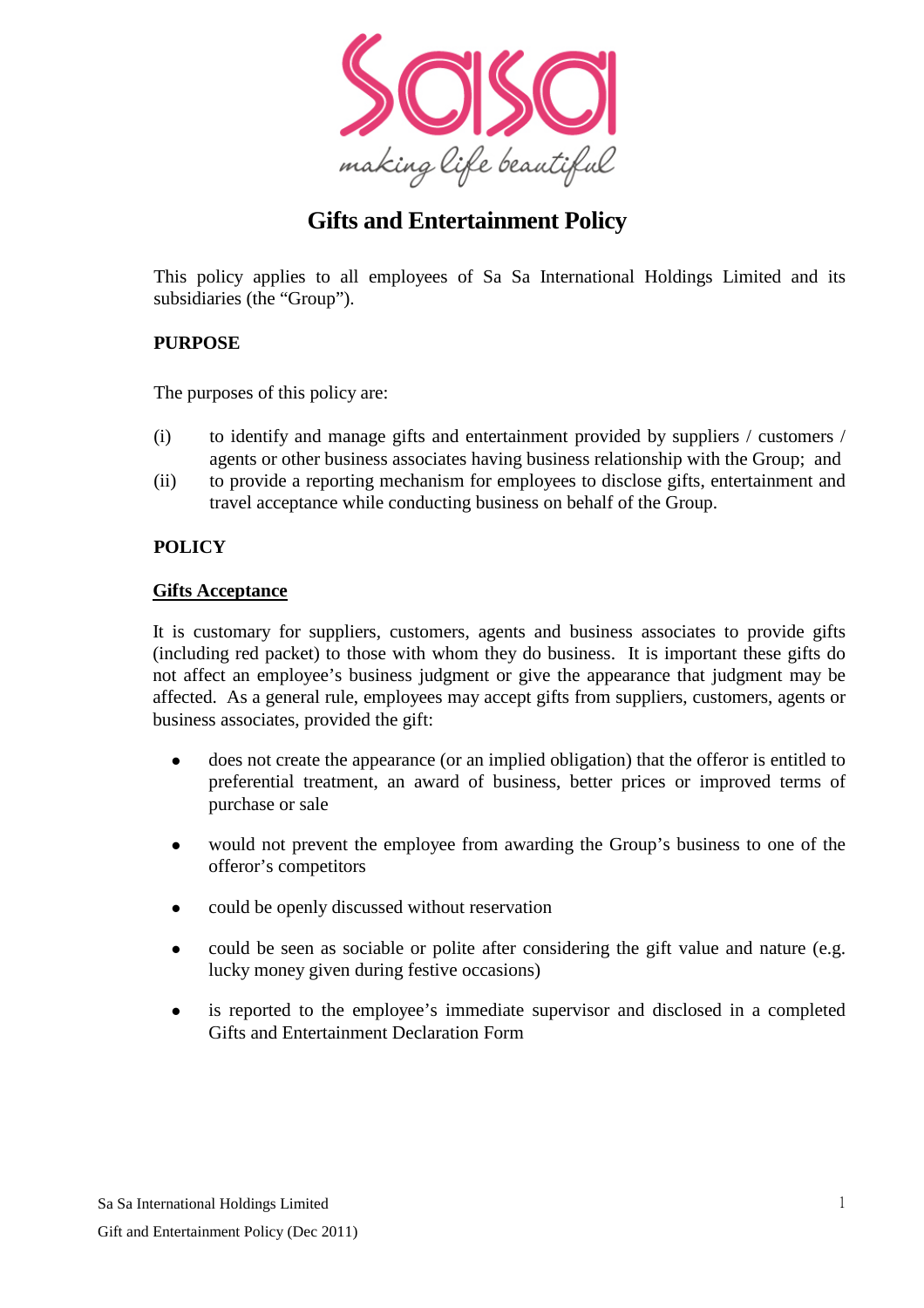

The followings are inappropriate:

- gifts given as a bribe, payoff or kickback (e.g. in order to obtain or retain business, or to secure an improper advantage)
- gifts the employee knows are prohibited by the offeror's organization
- gifts given in the form of services or other non-cash benefits

Employees must never ask for gifts, gratuities or other items that benefit them personally, regardless of value. If the acceptance of the gift could affect the employee's objectivity or induce him / her to act against the Company's interest, he / she should decline such offer. Employees are expected to exercise good judgment in accepting gifts from suppliers, customers, agents or business associates. Employees should seek advice from their immediate supervisor when in doubt.

#### **Entertainment Acceptance**

Employees may accept business entertainment, such as meals offered for legitimate business purposes to build goodwill and enhance relationships with suppliers, customers, agents or business associates, provided such entertainment:

- is infrequent
- is reasonably related to a legitimate business purpose (e.g. accompanying a supplier or customer to attend a business meal)
- is not given as a bribe, payoff or kickback (e.g. in order to obtain or retain business, or to secure an improper advantage)
- does not create the appearance (or an implied obligation) that the offeror is entitled to preferential treatment, an award of business, better prices or improved terms of purchase or sale
- is reasonable and appropriate in the context of the business occasion
- could be openly discussed without reservation
- would not influence, or appear to influence, the employee's ability to act in the best interest of the Group
- is disclosed in a completed Gifts and Entertainment Declaration Form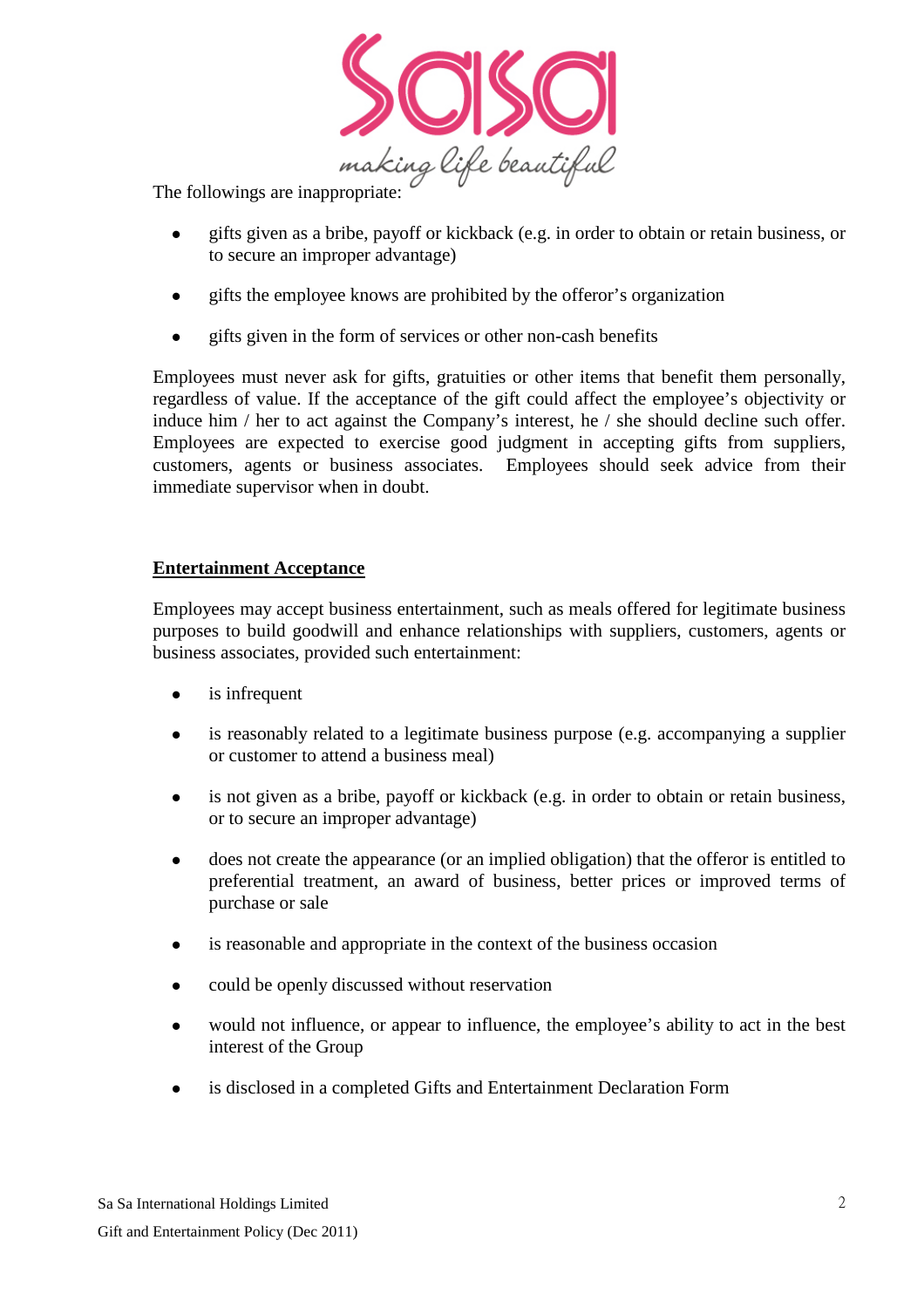

The followings are inappropriate:

- entertainment that can be viewed as excessive in the context of the business occasion
- entertainment that the employee knows are prohibited by the offeror's organization

If the acceptance of the entertainment could affect the employee's objectivity or induce him / her to act against the Company's interest, he / she should decline such offer. Employees should seek advice from their immediate supervisor when in doubt.

#### **Travel Acceptance**

It may be appropriate for employees to accept suppliers, customers, agents or business associates to pay for travel-related expenses. Offers to pay for travel and / or related expenses from third parties must be:

- in advance reviewed and approved by the employee's immediate supervisor; and
- disclosed in a completed Gifts and Entertainment Declaration Form.

In reviewing the travel request, the immediate supervisor should consider a number of factors, including whether:

- the primary purpose of the travel is business-related
- the class of travel is appropriate in the business context
- the itinerary minimizes side trips and avoids tourist or vacation destinations.

Please note that the Group will not approve the followings:

- travel expenses for an employee's spouse or children
- trips that appear to be provided in exchange for business or improper advantage.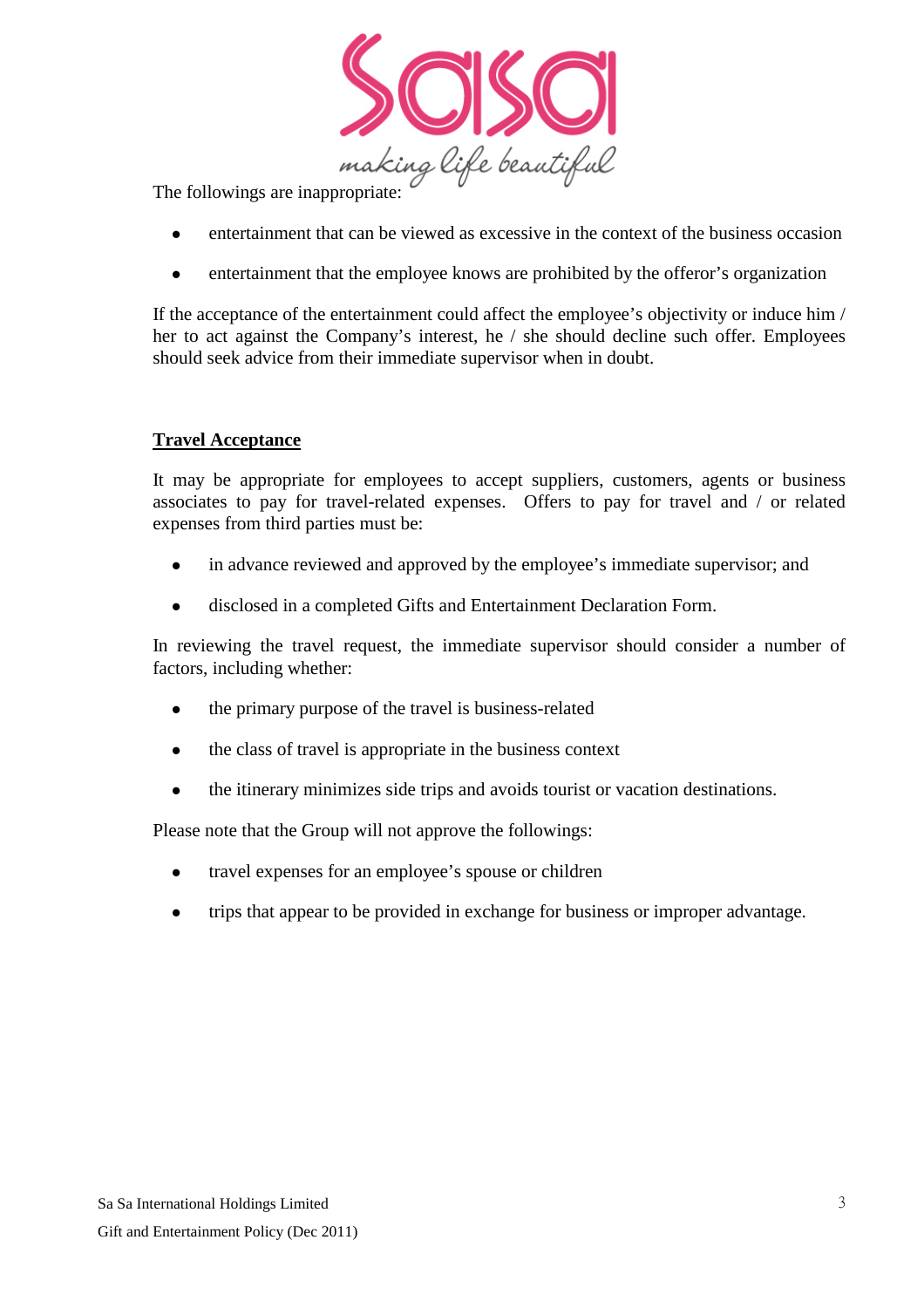

# **GIFTS AND ENTERTAINMENT DECLARATION FORM SUBMISSION**

- Employees who have accepted gifts, entertainment, travel-related benefits in any kind during his/her service, he/she MUST fill in the **Gifts and Entertainment Declaration Form (A)**.
- For each fiscal year, ALL Employees at Grade 4 or above MUST fill in the **Gifts and Entertainment Declaration Form (B),** stating he/she has either (1) completely declared received gifts, entertainment or travel-related benefits or (2) not accepted any gifts, entertainment or travel-related benefits during the fiscal year. The Form (B) MUST be submitted to Human Resources Department within 7 days after the immediate past fiscal year end.

The Gifts and Entertainment Declaration Forms for employees to disclose their gifts and entertainment are attached.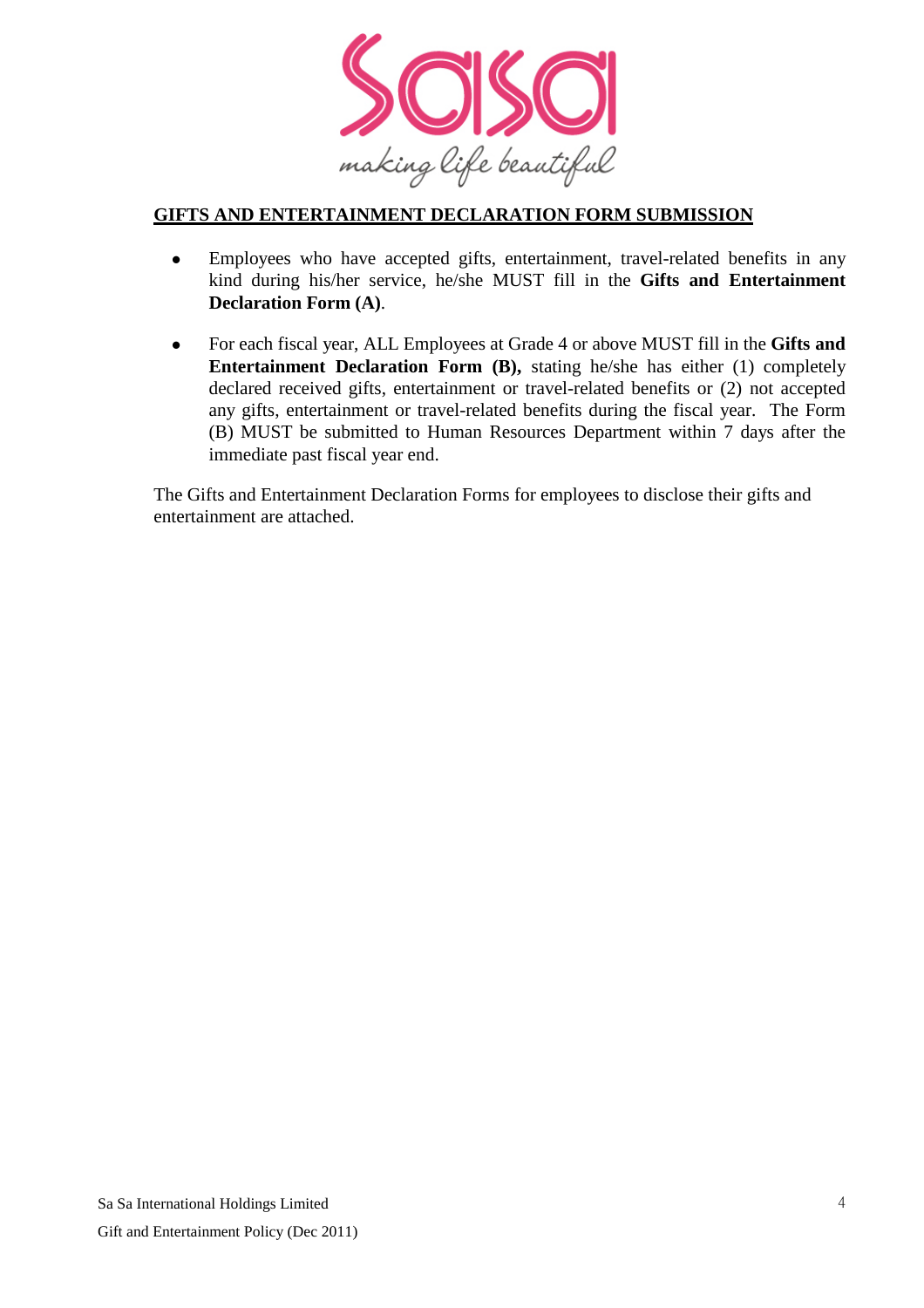

# **Gifts and Entertainment Declaration Form A**

|                                                                                                                |  | Part I – To be completed by Employee                                   |               |  |
|----------------------------------------------------------------------------------------------------------------|--|------------------------------------------------------------------------|---------------|--|
| To:                                                                                                            |  | Human Resources Department                                             |               |  |
| cc:                                                                                                            |  | Department Head of the Employee                                        |               |  |
| Description of Offeror.<br>Name & Title of Offeror:<br>Name of Company:<br>Relationship (Business / Personal): |  |                                                                        |               |  |
|                                                                                                                |  | Occasion on which the Gift / Entertainment<br>was / is to be received: |               |  |
| Description and estimated value of the Gift /<br>Entertainment:                                                |  |                                                                        |               |  |
| <b>Suggested Method of Treatment:</b>                                                                          |  |                                                                        | <b>Remark</b> |  |
| (                                                                                                              |  | Retain by the Employee                                                 |               |  |
|                                                                                                                |  | Retain for Display / as a Souvenir in the Office                       |               |  |
| $\left($                                                                                                       |  | Share among the Office                                                 |               |  |
|                                                                                                                |  | Reserve as Lucky Draw Prize at Staff Function                          |               |  |
|                                                                                                                |  | Donate to a Charitable Organization                                    |               |  |
|                                                                                                                |  | Return to Offeror                                                      |               |  |
|                                                                                                                |  | Others (please specify):                                               |               |  |

\_\_\_\_\_\_\_\_\_\_\_\_\_\_\_\_\_\_\_\_\_\_ (signature) Name: Position: Department: Date: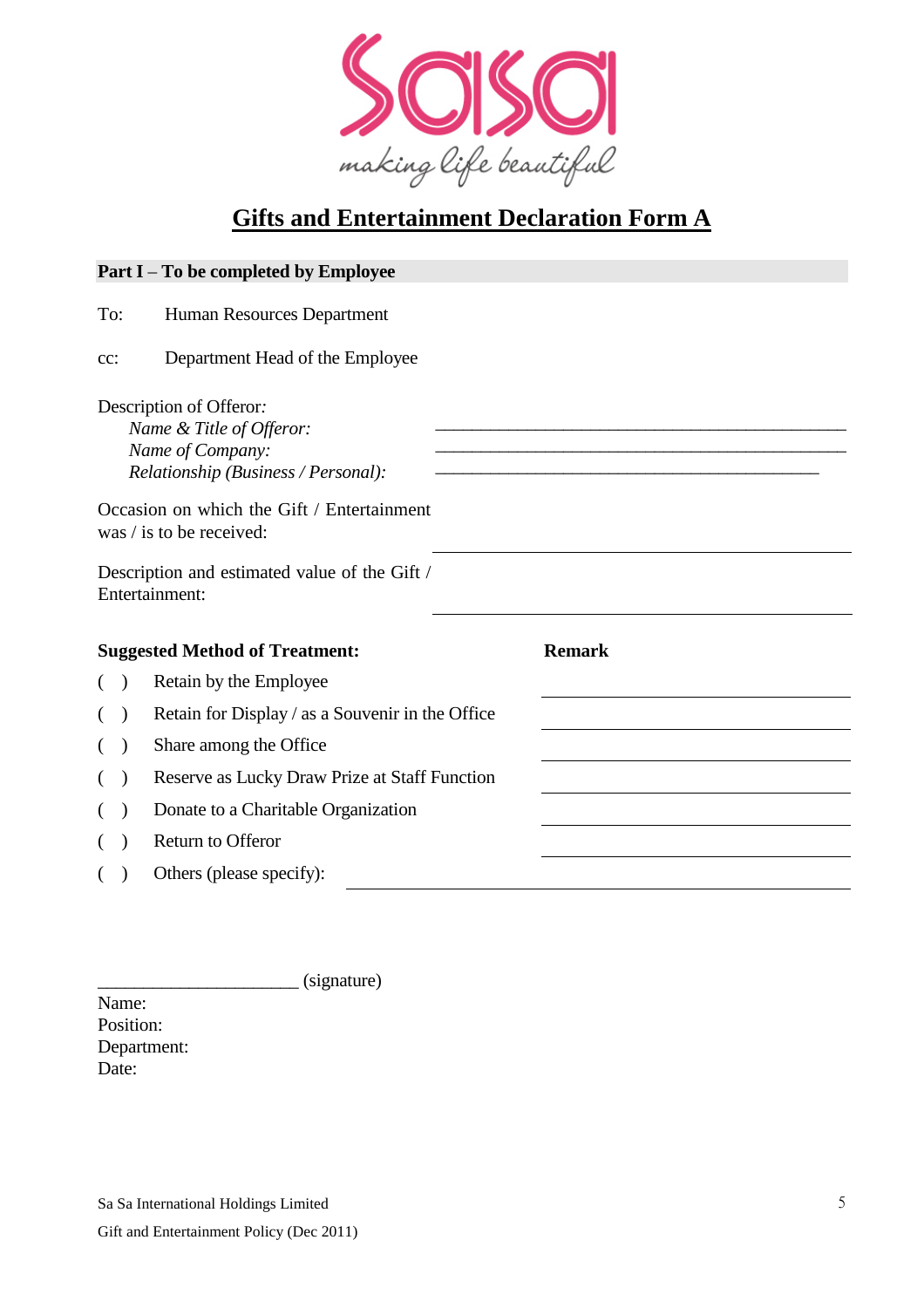

# **Part II – To be completed by Immediate Supervisor / Department Head**

To: (Name of Employee)

The recommended method of treatment is \**approved / not approved.* \*The gift(s) / entertainment concerned should be treated by way of:

\_\_\_\_\_\_\_\_\_\_\_\_\_\_\_\_\_\_\_\_\_\_\_\_\_\_\_\_\_ (signature)

Name: Position: Department: Date:

\* Please delete as appropriate